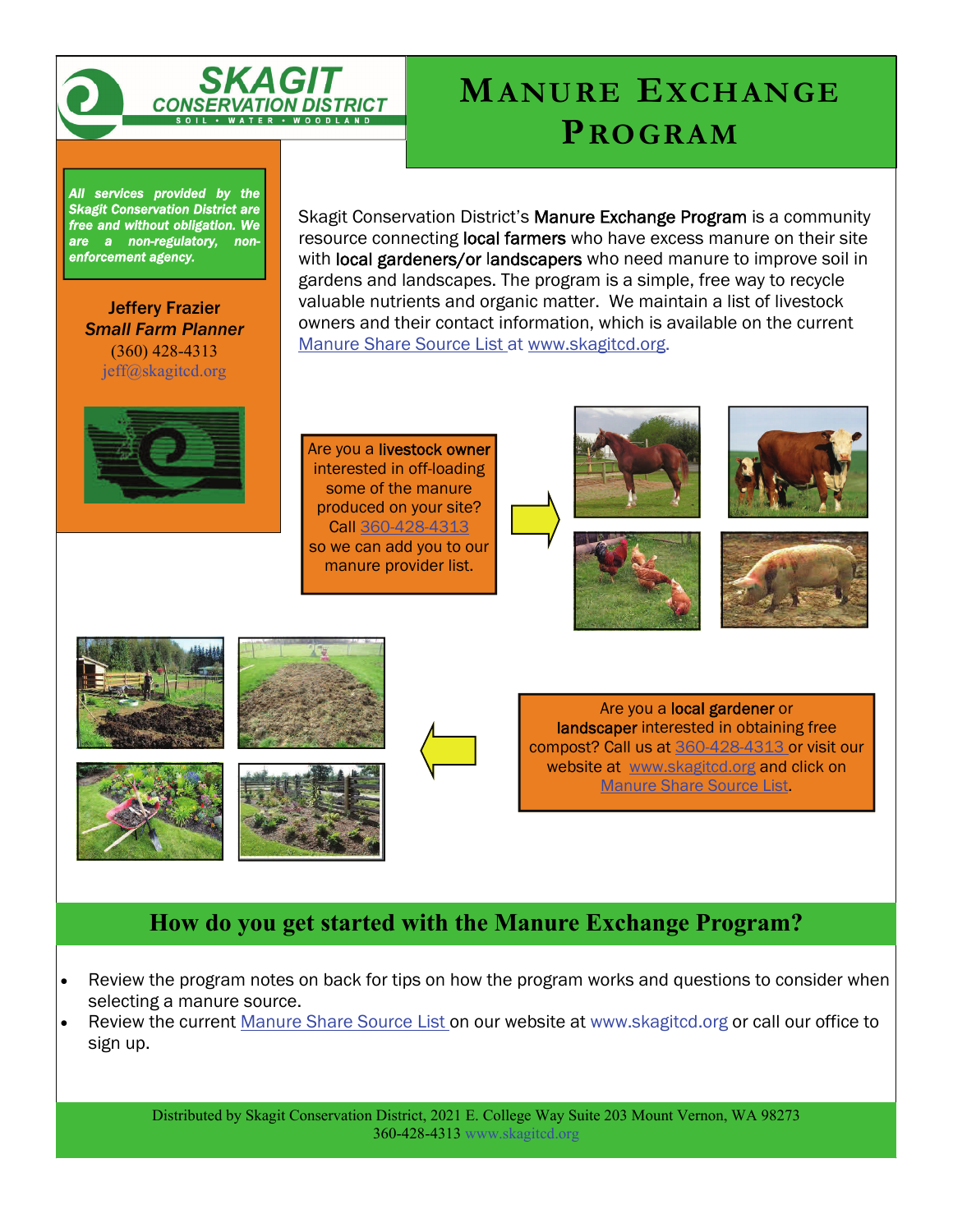## **How does the Program Work?**

1. Determine Your Needs<br>What quality and mix of material do you need? How much do you need?



#### 2. Arrange for a Truck

Make arrangements for a vehicle to pick up the manure.









#### 3. Select a Source

Review the table of sources from the Manure Share Source List to find material that meets your needs and is conveniently located.

#### 4. Schedule the Pickup

Call the farm that you have selected and arrange a time.

#### 5. Compost at Your Site

See the links at the bottom or pick up one of SCD's pamphlets on composting.

#### 6. Use as a Soil Amendment

Once composted, apply as needed in your garden or landscape as a soil amendment.





**NOTE:** The age of the manure available through the **Manure Exchange Program** varies. If you are dealing with fresh, untreated manure, please be aware that pathogens and weed seeds may not have been completely killed off. In order to make raw manure useful in the garden it will need to be composted. To do this, place the pile in a high, well drained location and cover it with a tarp for at least 60 days. The compost should stay moist, not wet, and be turned regularly to allow oxygen to enter the pile. Well oxygenated manure piles will generate high heat units to kill off pathogens and weed seeds. The end result will be dark, crumbly, and earth smelling.

"This project has been funded wholly or in party by the United States Environmental Protection Agency under assistance from agreement 00J17601 to the Puget Sound Partnership. The contents of this document do not necessarily reflect the views and policies of the Environmental Protection Agency, nor does mention of trade names or commercial products constitute endorsements or recommendations for use."